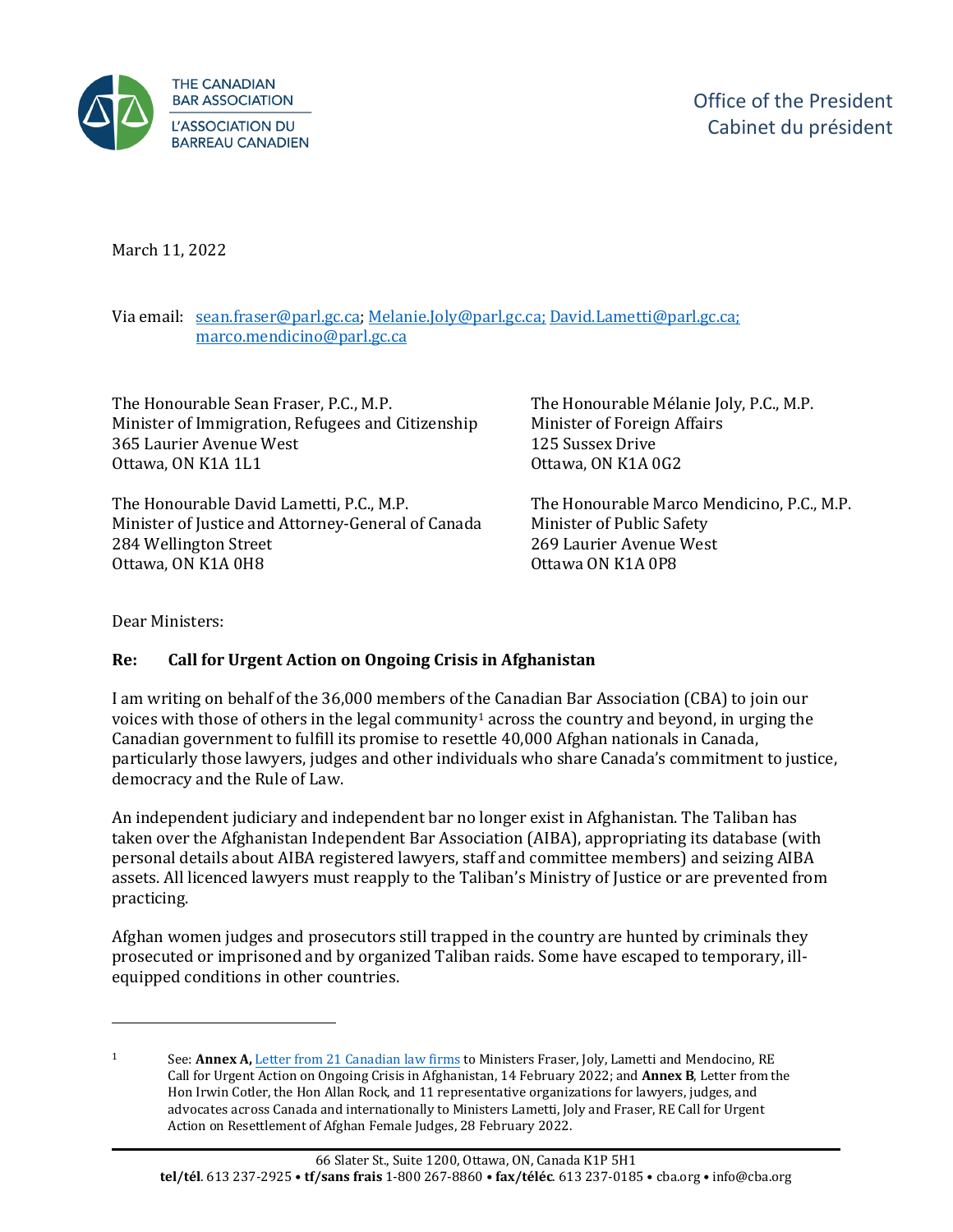The urgency to act is without precedent.

included an initiative to facilitate <u>pro bono assistance</u> to Afghans seeking to come to Canada. The CBA has led the legal community in responding to the crisis in Afghanistan. Our support has

Faced with relief measures that are insufficient, restrictive, and encumbered by lack of clarity and extensive delays, we have outlined to Minister Fraser several practical solutions to speed up the process for bringing Afghan refugees to Canada.2 Our colleagues have also made sensible recommendations in their letters referenced above.

The time to act to bring these Afghans to Canada is now. It is the right thing to do.

Sincerely,

*(original letter signed by Stephen Rotstein)*  Stephen Rotstein

cc: Justice Parliamentary Secretary: Gary Anandasangaree [\(gary.anand@parl.gc.ca\)](mailto:gary.anand@parl.gc.ca) Justice Deputy Minister: A. François Daigle [\(francois.daigle@justice.gc.ca\)](mailto:francois.daigle@justice.gc.ca) Justice Chief of Staff: Alexander Steinhouse [\(alexander.steinhouse@justice.gc.ca\)](mailto:alexander.steinhouse@justice.gc.ca)

IRCC Parliamentary Secretary: Marie-France Lalonde [\(marie-France.Lalonde@parl.gc.ca\)](mailto:marie-France.Lalonde@parl.gc.ca) IRCC Deputy Minister: Catrina Tapley [\(catrina.tapley@cic.gc.ca\)](mailto:catrina.tapley@cic.gc.ca) IRCC Chief of Staff: Olga Radchenko [\(olga.radchenko@cic.gc.ca\)](mailto:olga.radchenko@cic.gc.ca)

Foreign Affairs Chief of Staff: Sandra Aubé (sandra.aube@international.gc.ca Foreign Affairs Parliamentary Secretary: Rob Oliphant [\(rob.oliphant@parl.gc.ca\)](mailto:rob.oliphant@parl.gc.ca) Foreign Affairs Parliamentary Secretary: Maninder Sidhu [\(maninder.sidhu@parl.gc.ca\)](mailto:maninder.sidhu@parl.gc.ca) Foreign Affairs Deputy Minister: Marta Morgan [\(marta.morgan@international.gc.ca\)](mailto:marta.morgan@international.gc.ca)

Public Safety Parliamentary Secretary: Pam Damoff [\(pam.damoff@parl.gc.ca\)](mailto:pam.damoff@parl.gc.ca) Public Safety Deputy Minister: Rob Stewart [\(rob.stewart@ps-sp.gc.ca\)](mailto:rob.stewart@ps-sp.gc.ca) Public Safety Chief of Staff: Mike Jones [\(mike.jones@canada.ca\)](mailto:mike.jones@canada.ca)

Senior Advisor on Global Affairs to the Prime Minister: Patrick Travers [\(patrick.travers@pmo](mailto:patrick.travers@pmo-cpm.gc.ca)[cpm.gc.ca\)](mailto:patrick.travers@pmo-cpm.gc.ca)

(caroline.seguin@canada.ca) Policy Advisor on Global Affairs to the Prime Minister: Oz Jungic [\(oz.jungic@pmo-cpm.gc.ca\)](mailto:oz.jungic@pmo-cpm.gc.ca) Director of Outreach and Strategic Initiatives to the Minister of Foreign Affairs: Caroline Séguin

Senior Policy Advisor to the Minister of Foreign Affairs: Eloge Butera [\(butera@international.gc.ca\)](mailto:butera@international.gc.ca) Director of Op: Savannah Dewolfe [\(savannah.dewolfe@mcinnescooper.com\)](mailto:savannah.dewolfe@mcinnescooper.com)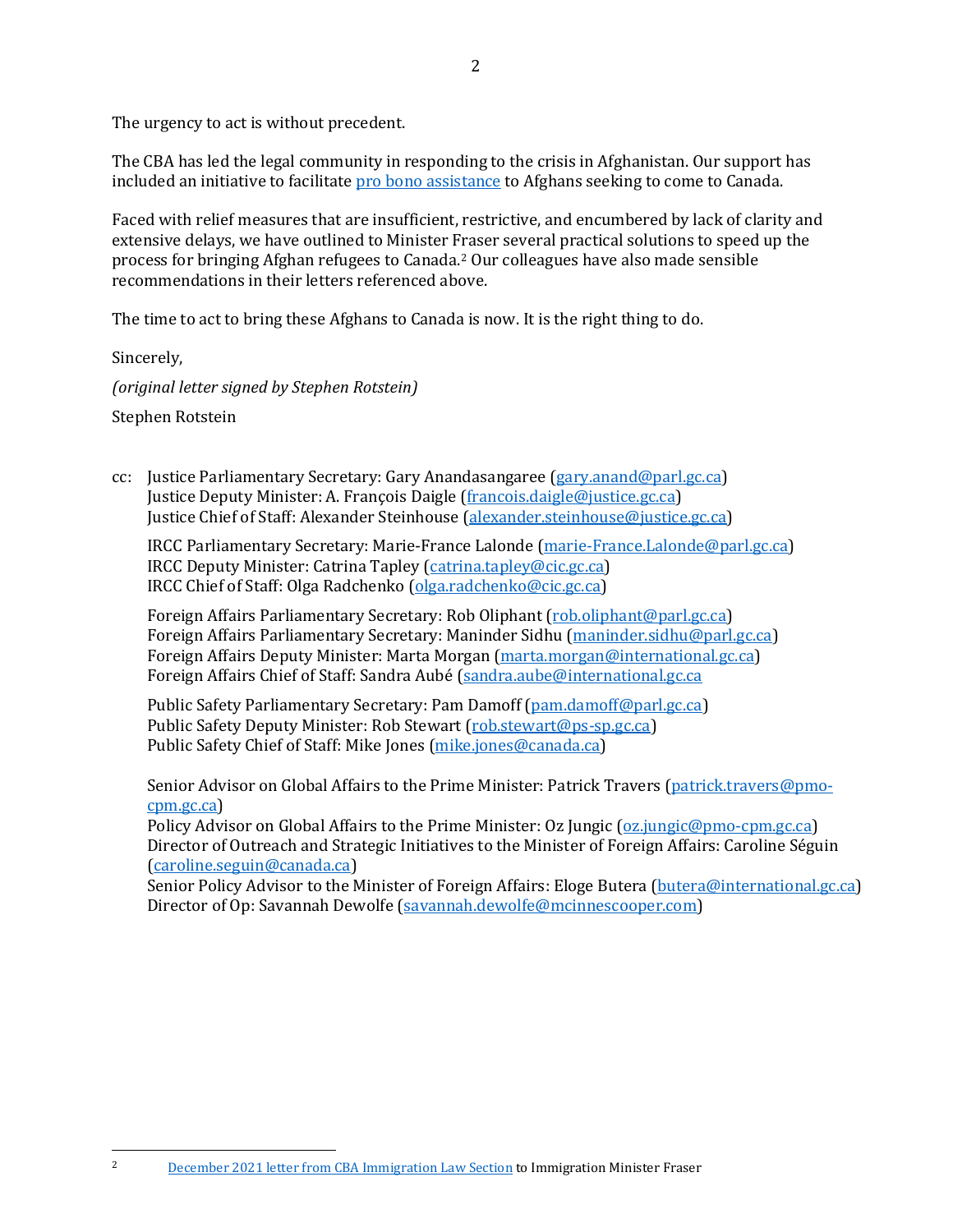**Annex A**

February 14, 2022

The Honourable Sean Fraser Minister of Immigration, Refugees, and Citizenship Canada [sean.fraser@parl.gc.ca](mailto:sean.fraser@parl.gc.ca)

melanie.joly@parl.gc.ca The Honourable Mélanie Joly Minister of Foreign Affairs

The Honourable Marco Mendicino Minister of Public Safety [marco.mendicino@parl.gc.ca](mailto:marco.mendicino@parl.gc.ca)

The Honourable David Lametti Minister of Justice and Attorney General of Canada [david.lametti@parl.gc.ca](mailto:david.lametti@parl.gc.ca)

#### **Re: Call for Urgent Action on Ongoing Crisis in Afghanistan**

 We, the undersigned, are a group of Canadian national and regional law firms with offices and operations across the country. Together with all Canadians, we take pride in the transparency, efficacy, and functionality of our legal order. In this letter, we seek the extension of those very principles to Afghans who equally sought to uphold the rule of law and democracy in their country.

 In August 2021, as news spread of the Taliban's rapid advance across Afghanistan, many Canadians were alarmed by the stories of fear and desperation among Afghans. The hasty evacuation of Kabul compounded the concern felt by Canadians who watched Afghans, many of whom had supported Canada and its allies for two decades, fall under the unchecked control of the Taliban.

 Governments around the world have struggled to respond to the humanitarian crisis triggered by the resurgent Taliban and its renewed control over Afghanistan. Many vulnerable Afghans remain in hiding while others languish in precarious and untenable circumstances abroad with no clear pathway to secure resettlement. Recent reports indicate that the Taliban now has access to government and legal records disclosing information about lawyers, judges, and other individuals who worked alongside Canada and its allies.

 As leaders of the Canadian legal community, we sought to respond meaningfully to the crisis in Afghanistan through a variety of initiatives. Staff members and lawyers at many law firms have conducted interviews with vulnerable Afghans and assembled, submitted, and pursued their applications for evacuation and resettlement in Canada.

We must do more.

 We were encouraged by the announcement that Canada would resettle 40,000 Afghans in Canada. More recently, the announced resettlement of hundreds of female Afghan judges marked an important step towards this goal. However, many members of the legal community continue to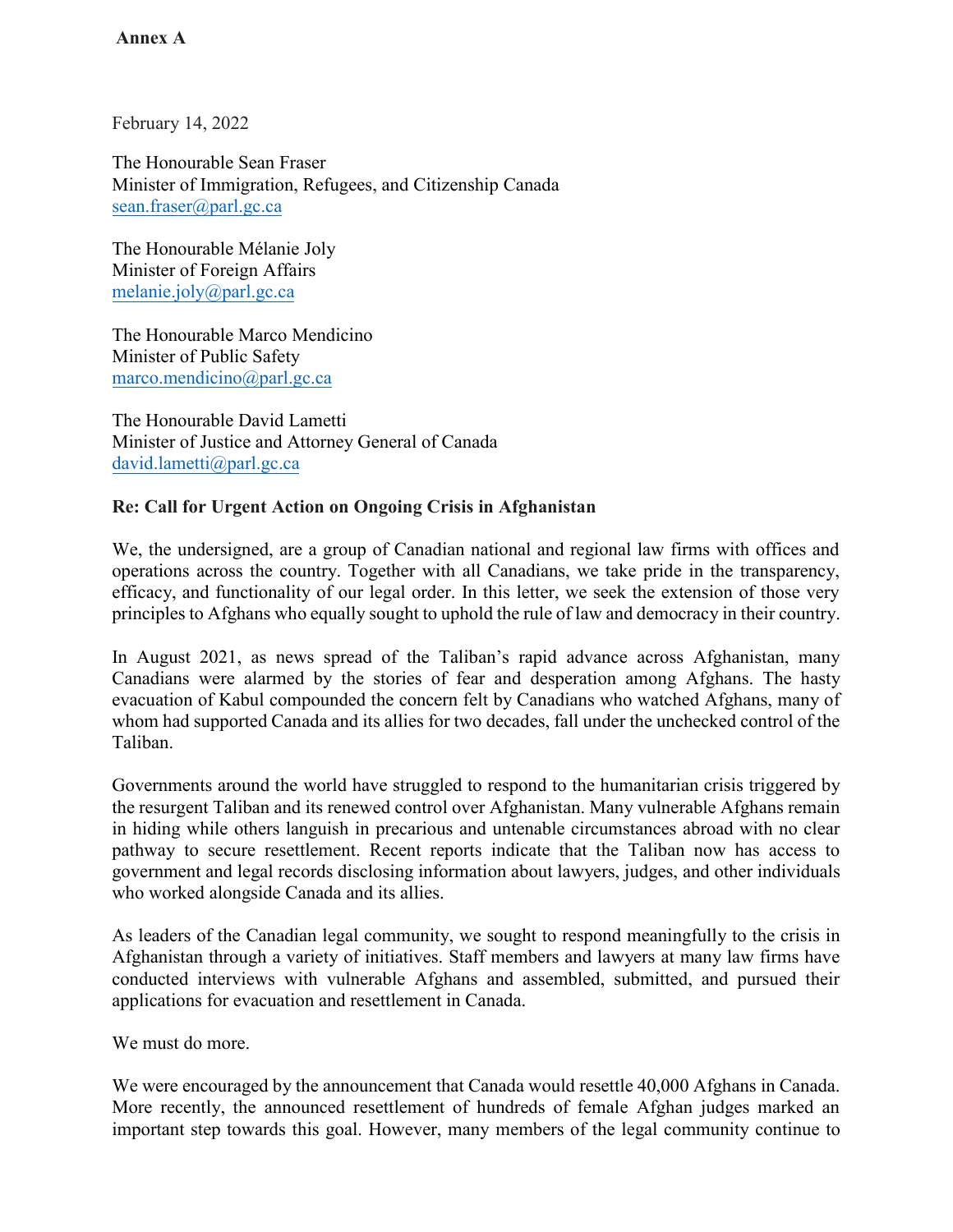face the threat of retaliation by the Taliban. These individuals worked closely with Canada for years and provided our officials with vital support, such as thirty firm members at Shajjan & Associates, a law firm in Kabul, who provided legal services to the Government of Canada and the Canadian embassy in Kabul since 2013.

 It is now time to satisfy fully the Government of Canada's promise of resettlement – effectively, efficiently, and without delay. We therefore respectfully call upon the Government of Canada to do the following:

- 1. Devote dedicated government resources that are sufficient to review and rapidly determine the accumulated backlog of applications by Afghans for resettlement in Canada, including under the Special Immigration Measures program for Afghans who have helped the Government of Canada;
- 2. Coordinate the work of officials across government by creating a committee of Cabinet led by the Minister of Immigration, Refugees and Citizenship Canada and including the Minister of Foreign Affairs and the Minister of Public Safety, and encourage those Ministers to consult extensively with Canadians who are knowledgeable about the situation "on the ground" both here and in Afghanistan; and
- 3. Tailor Canadian resettlement policies and programs to the circumstances of this crisis. While Canadian programs for private sponsorship have offered a key method for Canada to receive and integrate refugee families successfully in the past, this approach must be adapted to address the special circumstances currently facing vulnerable Afghans. Where certain resettlement requirements can be eased, the government should consider these options carefully.

 We believe that by taking these steps, Canada will more readily achieve our shared goal: the safe and rapid resettlement in Canada of vulnerable Afghans, so they can re-start their lives in peace and security.

Yours truly,

 **Bennett Jones LLP** 

**Authorized Signatory** [Signed] EP<br> **Bereskin & Parr LLP**<br> **Authorized Signatory Bereskin & Parr LLP**<br> **Authorized Signatory Authorized Signatory** 

[Signed] Authorized Signatory

**Borden Ladner Gervais LLP** 

**Authorized Signatory** [Signed] Gervais LLP<br> **Burchells LLP**<br> **Authorized Signatory** 

[Signed] Authorized Signatory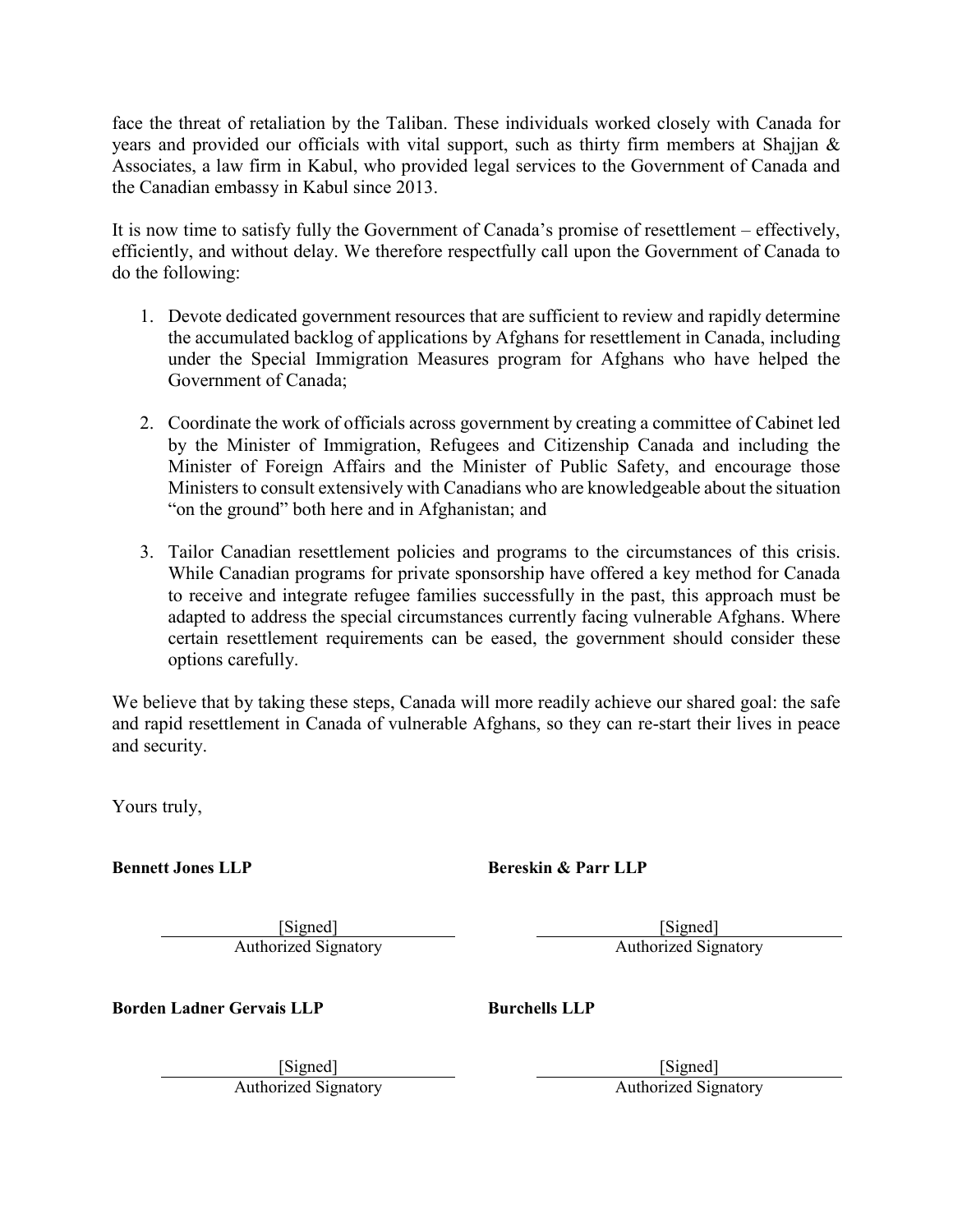**Cassels Brock & Blackwell LLP** 

[Signed] Authorized Signatory Blackwell LLP<br> **Cox & Palmer**<br> **Cox & Palmer**<br> **Cox & Palmer**<br> **Cox & Palmer**<br> **Cox & Palmer**<br> **Cox & Palmer**<br> **Cox & Palmer**<br> **Cox & Palmer**<br> **Cox & Palmer**<br> **Cox & Palmer**<br> **Cox & Palmer**<br> **Cox & Palmer**<br> **Cox & Palmer**<br>

**Dentons Canada LLP** 

[Signed] Authorized Signatory

**Fillmore Riley LLP** 

[Signed] Authorized Signatory

**Gowling WLG (Canada) LLP** 

[Signed] Authorized Signatory

**Landings LLP** 

[Signed] Authorized Signatory

**Lavery, de Billy LLP** 

[Signed] Authorized Signatory

**MacGillivray Law** 

[Signed]

[Signed] Authorized Signatory

 **Fasken Martineau DuMoulin LLP** 

[Signed] Authorized Signatory

**Fogler, Rubinoff LLP** 

[Signed] Authorized Signatory

**Koskie Minsky LLP** 

[Signed] Authorized Signatory

**Langlois Konrad Inkster LLP** 

[Signed] Authorized Signatory

**Lawson Lundell LLP** 

 [Signed] Authorized Signatory

 **Miller Titerle + Company** 

[Signed]

Authorized Signatory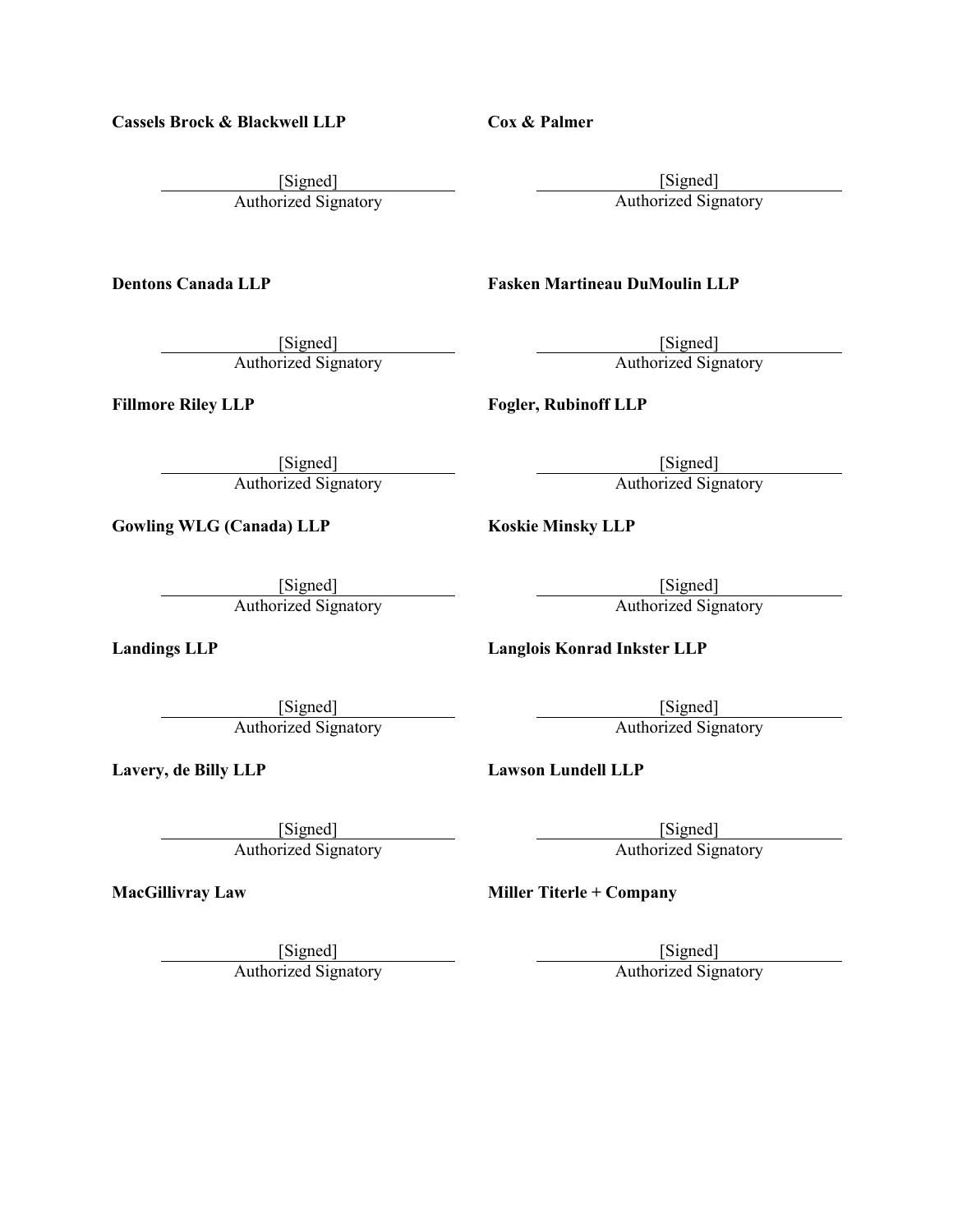**Mills & Mills LLP** 

**Pink Larkin** 

[Signed] Authorized Signatory

[Signed] Authorized Signatory

**Wagners** 

[Signed] Authorized Signatory

 $cc$ : Justice Parliamentary Secretary: Gary Anandasangaree ([gary.anand@parl.gc.ca\)](mailto:gary.anand@parl.gc.ca) Justice Deputy Minister: A. François Daigle ([francois.daigle@justice.gc.ca](mailto:francois.daigle@justice.gc.ca)) Justice Chief of Staff: Alexander Steinhouse (alexander steinhouse@justice.gc.ca)

 IRCC Deputy Minister: Catrina Tapley ([catrina.tapley@cic.gc.ca\)](mailto:catrina.tapley@cic.gc.ca) IRCC Parliamentary Secretary: Marie-France Lalonde ([marie-France.Lalonde@parl.gc.ca\)](mailto:marie-France.Lalonde@parl.gc.ca) IRCC Chief of Staff: Olga Radchenko ([olga.radchenko@cic.gc.ca](mailto:olga.radchenko@cic.gc.ca))

Foreign Affairs Parliamentary Secretary: Rob Oliphant [\(rob.oliphant@parl.gc.ca](mailto:rob.oliphant@parl.gc.ca)) Foreign Affairs Deputy Minister: Marta Morgan [\(marta.morgan@international.gc.ca\)](mailto:marta.morgan@international.gc.ca) Foreign Affairs Affairs Parliamentary Secretary: Maninder Sidhu ([maninder.sidhu@parl.gc.ca\)](mailto:maninder.sidhu@parl.gc.ca) Foreign Chief of Staff: Sandra Aubé ([sandra.aube@international.gc.ca](mailto:sandra.aube@international.gc.ca))

Public Safety Parliamentary Secretary: Pam Damoff ([pam.damoff@parl.gc.ca\)](mailto:pam.damoff@parl.gc.ca) Public Safety Deputy Minister: Rob Stewart ([rob.stewart@ps-sp.gc.ca\)](mailto:rob.stewart@ps-sp.gc.ca) Public Safety Chief of Staff: Mike Jones [\(mike.jones@canada.ca\)](mailto:mike.jones@canada.ca)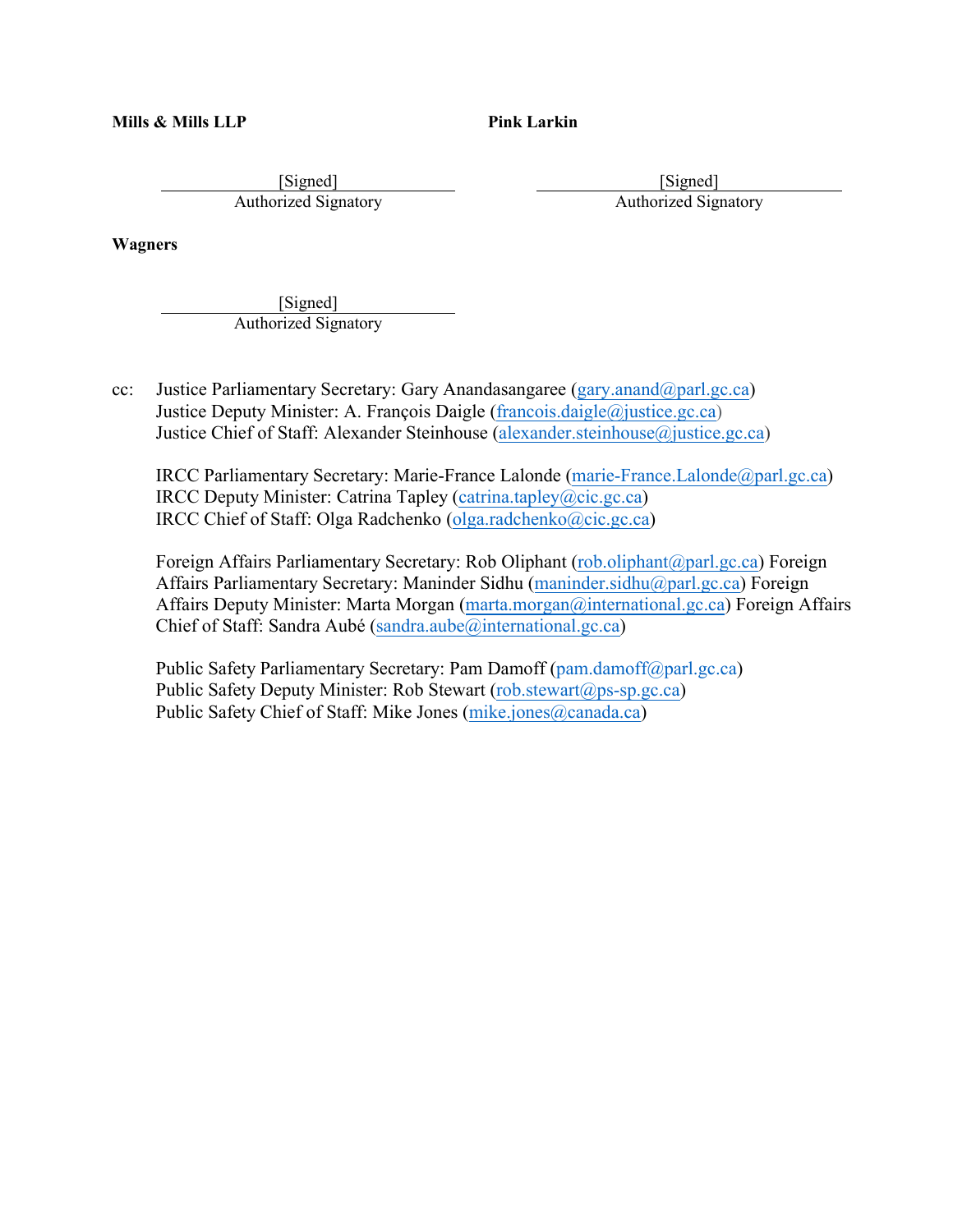February 28th, 2022

### **Re: Call for Urgent Action on Resettlement of Afghan Female Judges**

TO:

The Honourable David Lametti Minister of Justice and Attorney General of Canada

The Honourable Mélanie Joly Minister of Foreign Affairs

The Honourable Sean Fraser Minister of Immigration, Refugees and Citizenship

CC:

Patrick Travers Senior Advisor on Global Affairs to the Prime Minister

Oz Jungic Policy Advisor on Global Affairs to the Prime Minister

Caroline Séguin Director of Outreach and Strategic Initiatives to the Minister of Foreign Affairs

Eloge Butera Senior Policy Advisor to the Minister of Foreign Affairs

Olga Radchenko Chief of Staff to the Minister of Immigration, Refugees and Citizenship

Savannah Dewolfe Director of Operations and Legal Affairs to the Minister of Immigration, Refugees and Citizenship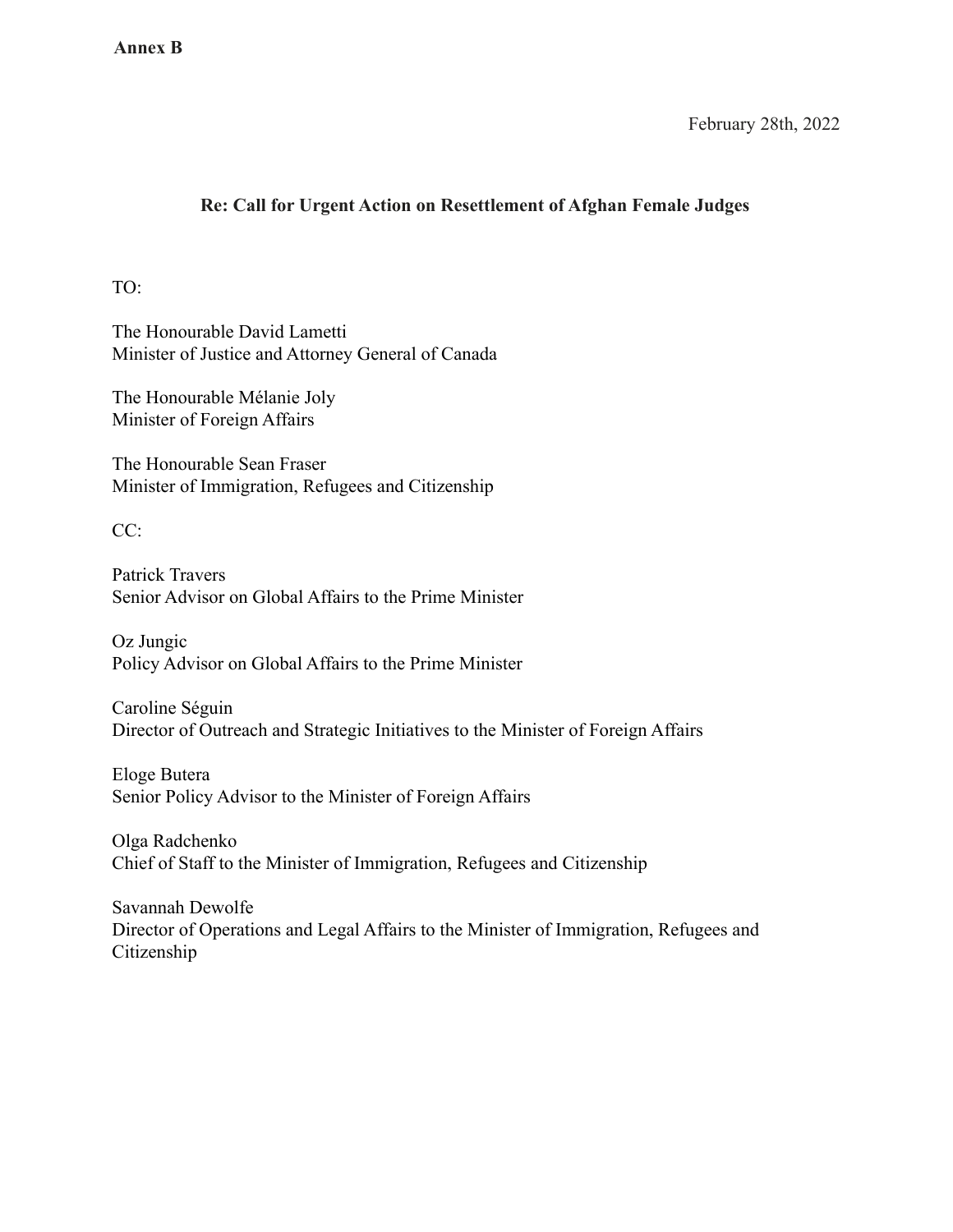We, the undersigned representative organizations for lawyers, judges, and advocates across Canada and internationally, wish to highlight for your Ministries the need for Canada to urgently resettle the eminently vulnerable group of female Afghan judges whose lives remain in great danger six months after the fall of Kabul.

To date, Canada has been able to extend offers of resettlement to these judges through an important alliance between the United States and Canada on August 31, 2021 (henceforth, the "US-Canada Agreement for Afghan Resettlement").<sup>1</sup> This alliance is in line with Canada's shared values of justice, rule of law, and the national public interest given Canada's recently stated immigration priorities.<sup>2</sup>

#### **The urgent need to resettle female Afghan judges**

Under Taliban control, female Afghan judges are amongst the most targeted and vulnerable groups in the region.<sup>3</sup> This vulnerability is documented by both domestic and international reports. The danger these female Afghan judges face is compounded by their gender, prominent profiles as judges, and the fact that the Taliban has released the very criminals these judges prosecuted and who are now pursuing these judges.<sup>4</sup>

Canada itself recognized the distinct vulnerability of these women in August 2021 when it introduced the seminal "Special Humanitarian Program" for women leaders, which explicitly extended protection for "female judges".<sup>5</sup> This was the right thing to do; the dire situation in Afghanistan merits immediate action and particularly so for this high-profile and highly vulnerable group of women who fall within Canada's stated mandate. The Government of Canada stated in August 2021 that it would not stand idly by:

*Offering refuge to the world's most vulnerable speaks to who we are as Canadians, particularly in times of crisis. As more Afghan refugees continue to seek shelter in Canada, we're redoubling our efforts to help 20,000 Afghan refugees—who remain*

 (28 September 2021) "Female Afghan judges hunted by the murderers they convicted," BBC World Service, available at <https://www.bbc.com/news/world-asia-58709353> [accessed 16 February 2022] <sup>3</sup> Anbarasan Ethirajan (6 October 2021) "Afghanistan's female lawyers are on the run from men they prosecuted," BBC News, available at <https://www.bbc.com/news/world-asia-58742581>[accessed 16 February 2022]; Claire Press

<sup>&</sup>lt;sup>1</sup> IRCC, "Canada reaches agreement with U.S. to support refugees' travel to safety," available at [port-refugees-travel-to-safety.html](https://www.canada.ca/en/immigration-refugees-citizenship/news/2021/08/canada-reaches-agreement-with-us-to-support-refugees-travel-to-safety.html) [accessed 16 February 2022] [https://www.canada.ca/en/immigration-refugees-citizenship/news/2021/08/canada-reaches-agreement-with-us-to-sup](https://www.canada.ca/en/immigration-refugees-citizenship/news/2021/08/canada-reaches-agreement-with-us-to-support-refugees-travel-to-safety.html)

J ļ <sup>2</sup> IRCC, "[Humanitarian program](https://www.canada.ca/en/immigration-refugees-citizenship/services/refugees/afghanistan/special-measures/how-humanitarian-program.html) for Afghan nationals in need of resettlement" available at Humanitarian program for [Afghan nationals in need of resettlement: How the program](https://www.canada.ca/en/immigration-refugees-citizenship/services/refugees/afghanistan/special-measures/how-humanitarian-program.html) works - Canada.ca [accessed 14 February 2022].

<sup>4</sup> *Ibid.*

<sup>&</sup>lt;sup>5</sup> IRCC, "Supporting Afghan nationals: About the special programs," available at <https://www.canada.ca/en/immigration-refugees-citizenship/services/refugees/afghanistan/special-measures.html>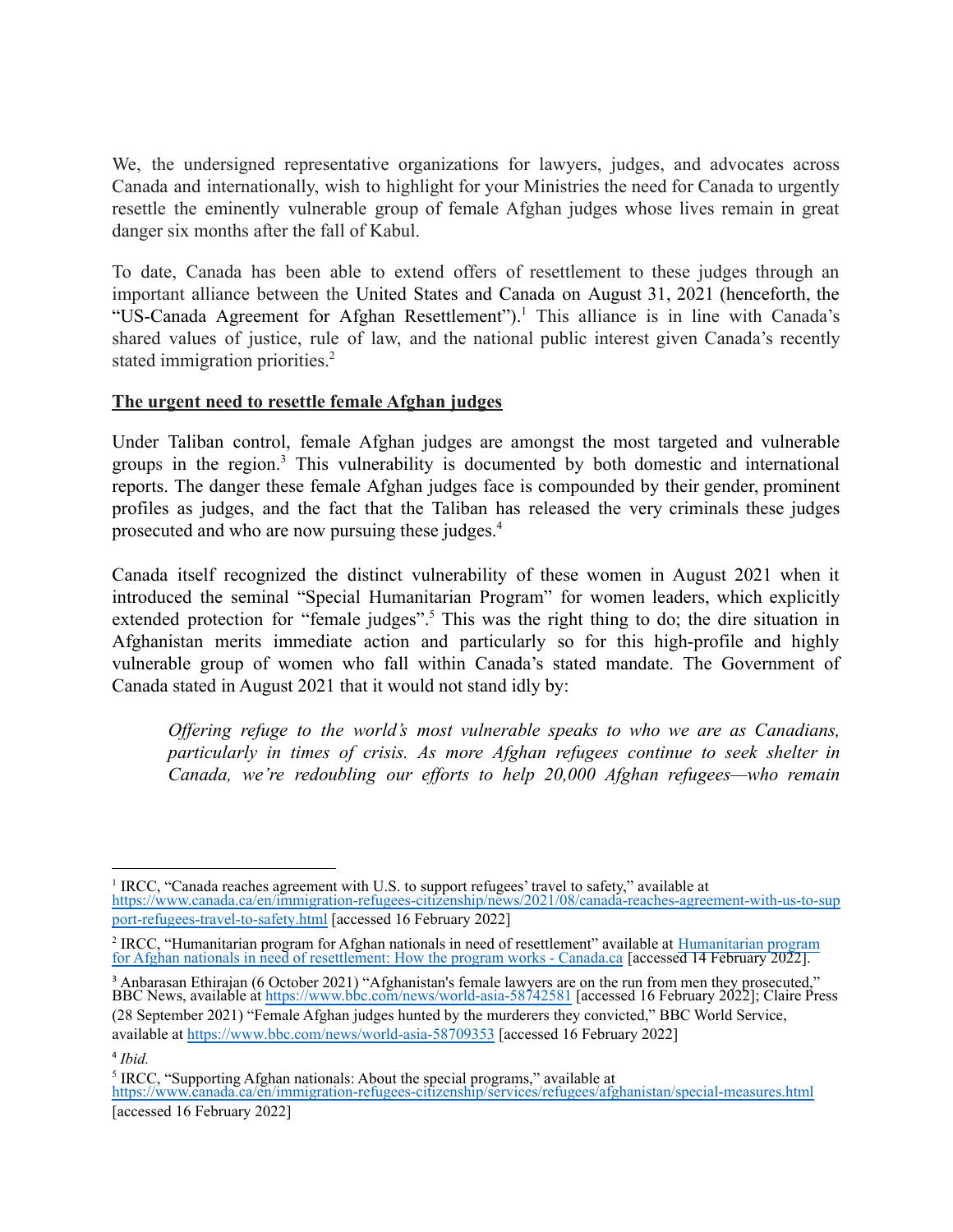*vulnerable wherever they go—find safety here. The situation in Afghanistan is heartbreaking, and Canada will not stand idly by.6*

Canada must stand by its promise to these female Afghan judges who need assistance urgently for their lives to be spared.

### **Expanding the use of the US-Canada Agreement for Afghan Resettlement is in our national interest**

Following the US-Canada Agreement for Afghan Resettlement on August 31, 2021, Canadian officials have indicated on numerous occasions the desire to assist female Afghan judges in easing their plight. Indeed, Canada has been making good on its commitment through use of the US-Canada Agreement for Afghan Resettlement. This agreement, however, currently contains a quota of 5,000 referrals, a number which has now been met.

The United States Department of State has signaled its willingness to refer the remainder of the judges through this mechanism if the quota is increased by Canada. Canada must increase the quota for this distinct group of female leaders desperately seeking Canada's assistance. This is the right thing to do and is in Canada's national interest. The additional spots would permit Canada to meet its promise to the female Afghan judges, whilst increasing the overall numbers of resettled at-risk Afghans. There are also recent and ample precedents for Canada's successful cooperation with the United States in this endeavour.

Canadians widely support the resettlement efforts. These women have upheld Canada's shared values of rule of law, democracy, and transparency. They also pose the lowest possible security threat to Canada. Afghan judges can easily have their identities verified through judicial badges, identification numbers, and previous judgements. Moreover, these impressive women bring significant human capital to Canada in the form of academic achievements, advanced linguistic capabilities, and attractive professional experience. Upon arrival, they hold the promise of rapid integration within Canada.

As advocates for justice and the rule of law, we are beholden to call on Canada to uphold its commitment to Afghan female judges – both in honour of their work to further justice and the rule of law in Afghanistan and because it is the right thing to do. We must extend the quota under the US-Canada Agreement for Afghan Resettlement and reinvigorate our collaboration with the United States to end the difficult limbo for these women. It has been six months since we made the commendable commitment to resettle vulnerable women leaders; we must complete our mandate by leveraging the systems which have proven to work.

Yours truly,

 $6$  IRCC (31 August 2021) "Canada expands resettlement program to bring more Afghans to safety," available at [bring-more-afghans-to-safety.html](https://www.canada.ca/en/immigration-refugees-citizenship/news/2021/08/canada-expands-resettlement-program-to-bring-more-afghans-to-safety.html) [accessed 16 February 2022] [https://www.canada.ca/en/immigration-refugees-citizenship/news/2021/08/canada-expands-resettlement-program-to-](https://www.canada.ca/en/immigration-refugees-citizenship/news/2021/08/canada-expands-resettlement-program-to-bring-more-afghans-to-safety.html)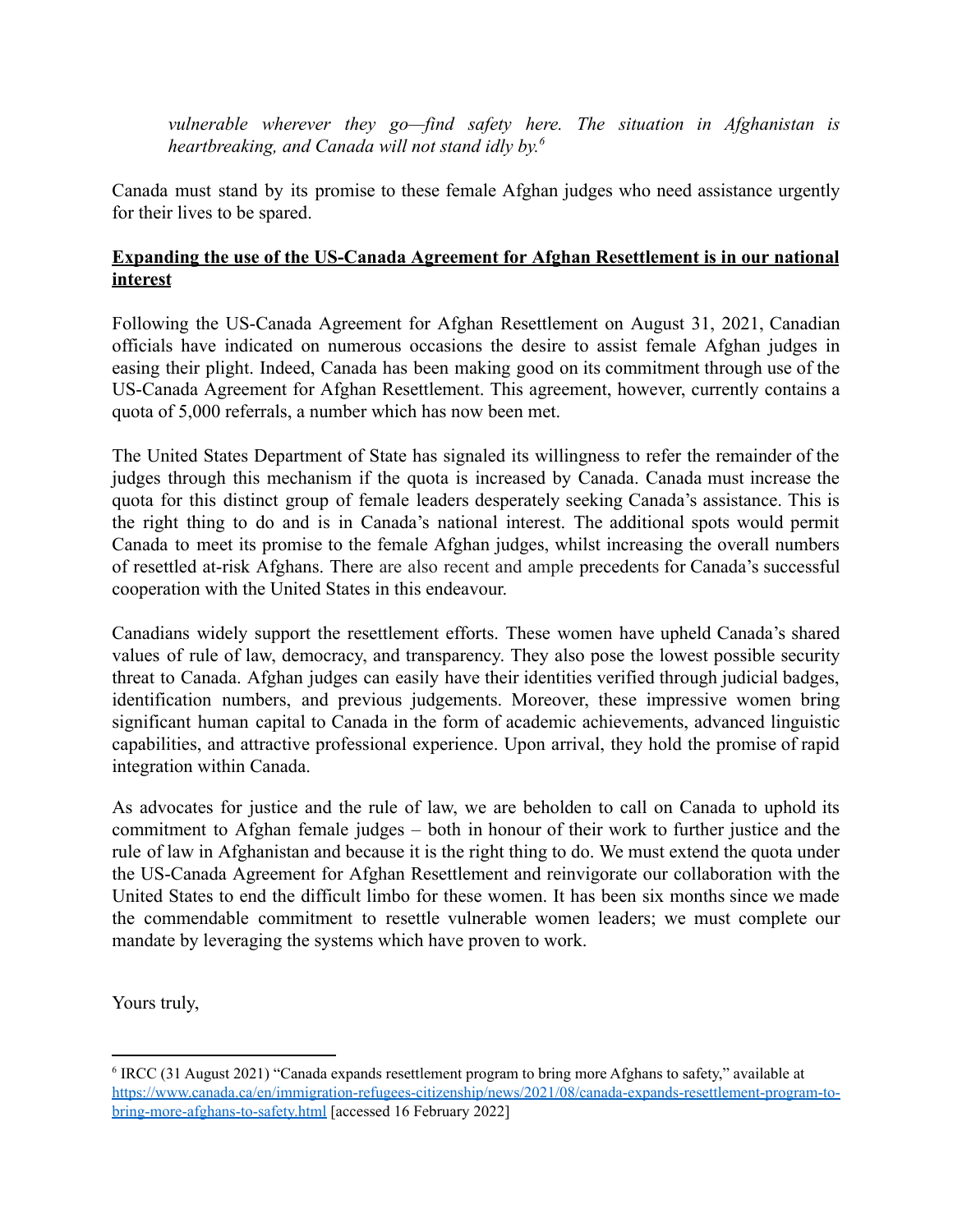#### **Honourable Irwin Cotler, P.C., O.C., O.Q., Ad.E. Honourable Allan Rock, P.C., C.M., O.Ont., QC Former Minister of Justice & Attorney General of Canada Attorney General of Canada Former Minister of Justice & Former Minister of Justice &**

**International Bar Association Canadian Council of Law Deans** International Bar Association the global voice of the legal profession



#### **International Association of Women Judges Avocats Sans Frontières**



# **Women's Legal Education and Action Fund Lawyer's Rights Watch Canada**<br> **A L F A F** WOMEN'S LEGAL



**EDUCATION & ACTION FUND** FONDS D'ACTION ET D'ÉDUCATION **FAEJ** FONDS D'ACTION ET D'ÉDUCATION

#### **Raoul Wallenberg Centre For Human Rights The Advocates Society**



#### **Lord Reading Law Society**



the LORD READING<br>LAW SOCIETY

Honourable Allan Rock, P.C., C.M., O.Ont., QC **Attorney General of Canada** 



### **International Association of Judges Canadian Association of Law Teachers**





Lawyers' Rights Watch Canada